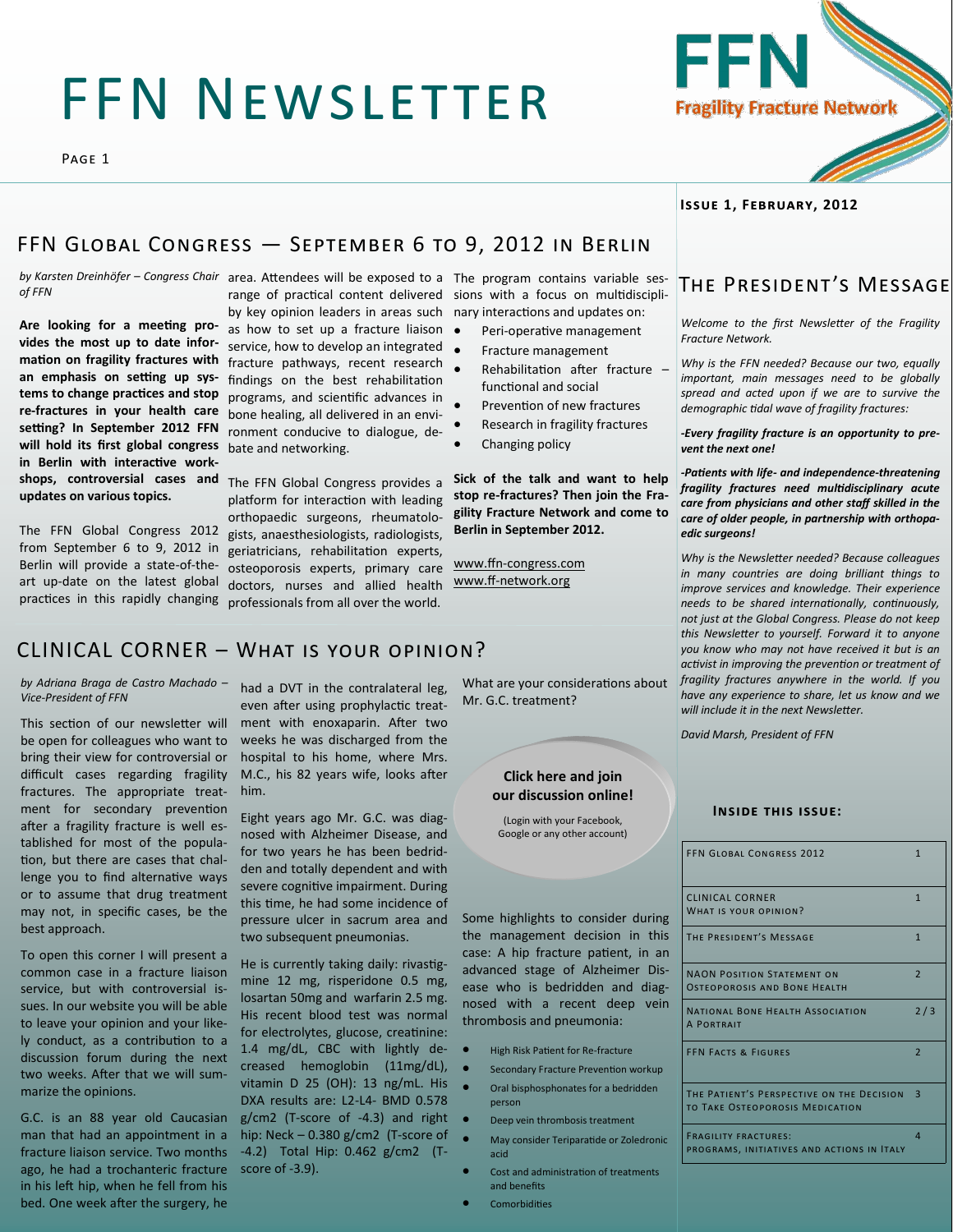



### NAON Position Statement on Osteoporosis and Bone Health

**Issue:** The incidence of osteoporosis, a disease characterized by low bone mass and deterioration of bone tissue leading to increased risk of fracture, is rising along with the costs related to medical care and loss of productivity associated with increasing fracture rates. The call to action and challenges of responding to the osteoporosis epidemic has been outlined in Bone Health and Osteoporosis: A Report of the Surgeon General (U S Department of Health and Human Services, 2004). Key stakeholders have been slow in responding to the Surgeon General's recommendations to increase awareness of effective strategies for preventing and treating osteoporosis (National Coalition for Osteoporosis and Related Bone Disease, 2008). In addition, recognition of fragility fractures as "red flags" signaling the indication for bone health screening and treatment when indicated has not become the standard of care as recommended by the surgeon general. Screening and management of osteoporosis following a fracture occurs in only 20.7% (National Committee for Quality Assurance, 2010). Osteoporosis-related fractures cost our health care system over \$19 billion each year (American Academy of Orthopaedic Surgeons, 2008). Early diagnosis and treatment of osteoporosis can dramatically reduce fracture rates, generate substantial savings and improve the quality of life of millions of Americans (Dell,

Greene, Schelkun, & Williams, 2008).

**Position:** The National Association of Orthopaedic Nurses (NAON) supports the development and implementation of programs which focus on bone health and osteoporosis related education, prevention and research, which would allow for educational outreach to nurses, patients, and other health care providers. This includes actions such as referring first time fragility fracture patients for osteoporosis diagnostic testing and treatment and including the FRAX assessment in

musculoskeletal assessments. Additionally, NAON supports the development of comprehensive bone health, osteoporosis and related bone disease surveillance and prevention programs, and expanded research activities for osteoporosis prevention and treatment. Furthermore, NAON recognizes these efforts are best implemented in partnership with other interested stakeholders. Consequently NAON supports membership in The U.S. Bone and Joint Initiative and organizational alliance with Own The BoneTM.

#### *References*

*Dell, R., Greene D., Schelkun S., Williams K. (2008). Osteoporosis disease management: The role of the orthopedic surgeon. The Journal of Bone and Joint Surgery, 90-A(4), 188-94. National Osteoporosis Foundation. (2011). Osteoporosis fast facts. Retrieved on March 31, 2011 from http://www.nof.org/node/40.*

*National Coalition for Osteoporosis and Bone Related Disease. (2008). National action plan for bone health: Recommendations from the summit for a national action plan for bone health. Washington, D.C.: Author.*

*American Academy of Orthopaedic Surgeons. The burden of musculoskeletal diseases in the United States. (2008). Rosemont, IL: Author.*

National Committee for Quality Assurance. (2010). *The state of health care quality: Reform, the quality agenda and resource use.* Washington, D.C.: Author.

U.S. Department of Health and Human Services, (2004). *Bone health and osteoporosis: A report of the surgeon general.* Washington, D.C.: Author.

### FFN Facts & Figures

| <b>Foundation of FFN:</b>   | August 18, 2011 | Contact:                                  |
|-----------------------------|-----------------|-------------------------------------------|
| Number of members for 2011: | 75              | <b>FFN Central Office</b>                 |
| Number of members for 2012: | 176             | c/o MCI Schweiz A<br>Flughofstrasse 54    |
| <b>Executive Committee:</b> | 7 members       | 8152 Glattbrugg                           |
| Board:                      | 15 members      | Tel: +41 44 809 42<br>$Fay: +A1AA$ 809 43 |

ff-network@mci-group.com www.ff-network.org

AG

 $.280$  $1201$ 

#### **Issue 1, February, 2012**

### *National Bone Health Association—A Portrait*

*The National Bone Health Alliance (NBHA or Alliance) is a public-private partnership that brings together the expertise and resources of partners from the non-profit, public and for-profit sectors.*

*The NBHA is a platform that allows all voices in the bone health community to harmonize to deliver clear, concise messages about bone health by facilitating ongoing dialogue among interested individuals and organizations engaged in bone health activities and identifying shared priorities and projects that can become reality through pooled funding.*

*NBHA is developing three initial projects: a secondary fracture prevention initiative, public and health professional awareness campaign, and bone turnover marker standardization project. In addition, NBHA serves as an advocate for topics important to bone health, most notably Vitamin D, Calcium, dual energy x-ray absorptiometry (DXA) reimbursement and utilization and the longterm use of bisphosphonates and other therapies.*

*The members of the Alliance are working from a shared vision: to improve the overall health and quality of life of all Americans by enhancing their bone health.*

*The NBHA's areas of focus include:*

- *Promote bone health and prevent disease*
- *Improve diagnosis and treatment*

*Enhance research, surveillance and evaluation*

#### *NBHA News*

*Read the NBHA's written comments submitted in support of the September 9 joint meeting of the FDA Reproductive Health Drugs and Drug Safety and Risk Management Advisory Committees on the benefits and risks of the long-term use of bisphosphonates. - [Download](http://www.nationalbonehealthalliance.org/sites/default/files/pdfs/NBHA-FDA_Ad_Comm_Meet-Bisphosponates-08-25-2011.pdf)*

*Read the second issue of the NBHA newsletter, Eye on Bone Health. - [Download](http://www.nationalbonehealthalliance.org/sites/default/files/upload/92/12122011_NBHA_newsletter.pdf)*

*The National Bone Health Alliance (NBHA) was launched in late 2010 in response to the recommendations from the 2004 Surgeon General's Report on Bone Health and Osteoporosis and the June 2008 Summit for a National Action Plan for Bone Health. The NBHA is a publicprivate partnership that brings together the expertise and resources of its partners from the public, private and non-profit sectors to collectively promote bone health and prevent disease; improve diagnosis and treatment of bone disease; and enhance bone research, surveillance and evaluation.* 

*Continuation page 3*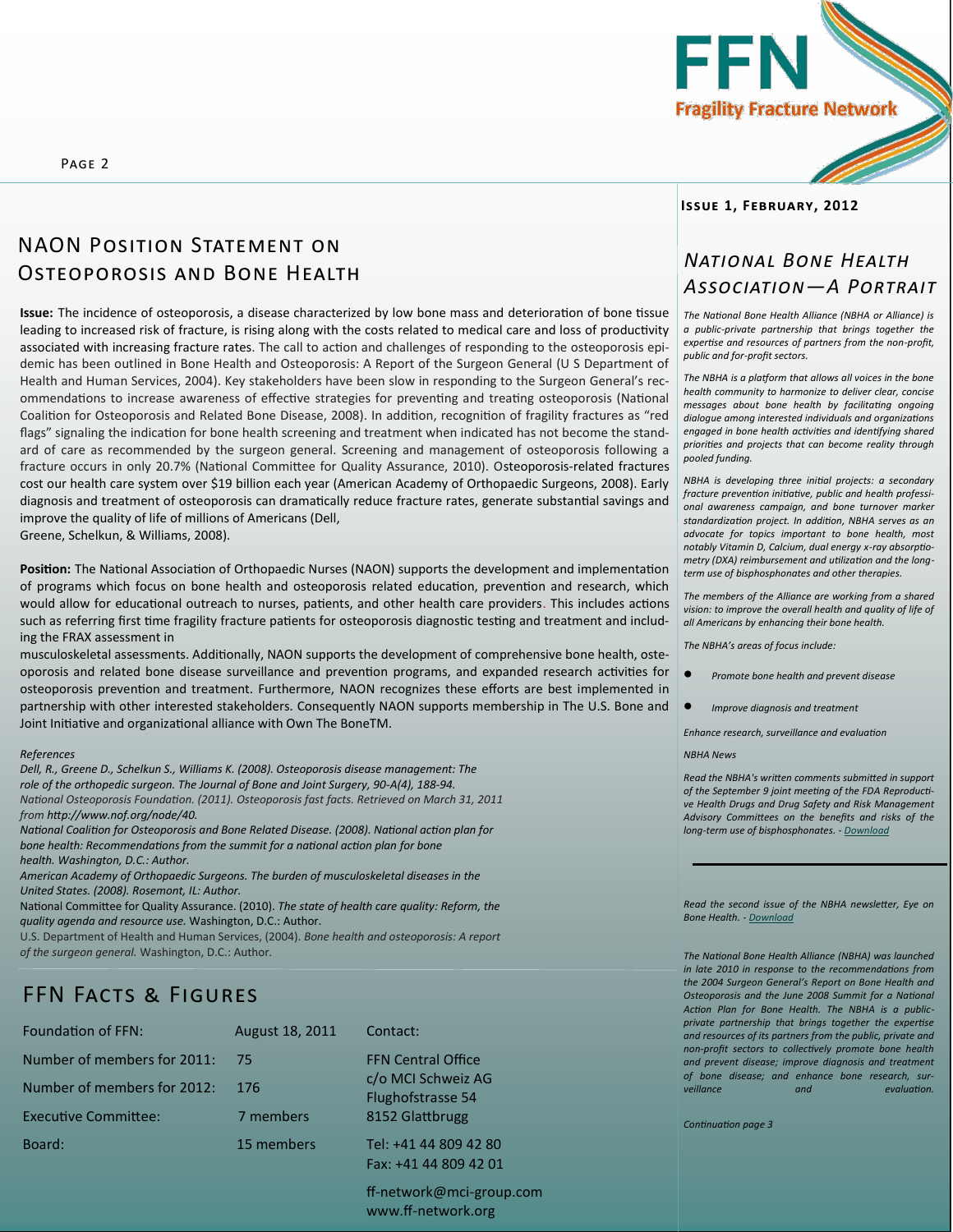

#### Page 3

## **Issue 1, February, 2012** The Patient 's Perspective on the Decision to Take Osteoporosis Medication

*Gross3*

*1Mobility Program Clinical Research Unit, Li Ka Shing Knowledge Institute, St. Michael's Hospital, Toronto, Ontario, Canada.* 

*2Department of Health Policy, Management & Evaluation, University of Toronto, Toronto, Ontario, Canada. 3MedSci Communications & Consulting, Glace Bay, Nova Scotia, Canada.*

For over one-half of patients with a fragility fracture who are at high risk for another fracture, the decision to take, or not take, an osteoporosis (OP) medication is an easy one, made at the time the prescription is given. However, nearly half of such high risk patients find the decision to take OP medication a 'difficult' one, requiring time and consideration of several factors. The patient's health care provider (specialist or primary care physician) is influential, both positively and negatively, in the decision to take OP medication. And for many patients, this decision is not permanent, regardless of whether it was an easy or difficult one. These were the results of a recent study that examined the experiences of fragility fracture patients at high risk for future fracture with the decision to take OP medication (1).

In the real world, adherence to OP medication in patients who have sustained a fracture is low. Six months following a physician's recommendation for antiresorptive medication, up to 58% of fragility fracture patients are not taking the medication (2), and at 12 months approximately 74% of fracture patients have discontinued the medication (3). The experiences of their actual decision to take prescribed OP medication were recently explored through semi-structured interviews (1). The patients had been screened for OP in a Canadian university teaching hospital after sustaining a fragility fracture within the last 5 years and had been prescribed OP medication. All patients were over age 65, so that cost of treatment was covered by the provincial drug plan and was not a barrier to accepting treatment. At the time of the interview, two-thirds of patients were taking a bisphosphonate; the remainder were taking no OP medication.

The decision to take, or not take, OP medication was an easy one, required minimal contemplation or distress, and occurred at the time the prescription was given for 12 of 21 interviewed participants. Their decisions were based on trust in their health care provider and focused on the benefits of the medication. Ten *1. Sale JEM, Gignac MA, Hawker G,*  of the 12 patients were taking OP medication.

For the remaining 9 patients interviewed for the study, the decision was more difficult and required considerable contemplation. These patients needed ample discussion, to have their questions answered and concerns addressed, and to be convinced by the health care provider to take the medication. If unconvinced, they sought other sources of information (friends, family, pamphlets, other physicians) that usually resulted in a decision to not take OP medication. These patients also engaged in risk-benefit analyses and expressed concerns about potential and actual side effects. Four of nine pa-

five were not.

The decision to take OP medication was not permanent for many participants, regardless of whether the decision was 'easy' or difficult'. Patients indicated they might be persuaded to start or stop taking medications, depending on a number of circumstances. Since their decisions may change over time, patients could benefit from ongoing discussions with their physicians, to assess their willingness to continue the medication, to ensure they understand the benefits of taking medication over the long term, and to potentially influence the decision to initiate or resume medication.

#### *REFERENCES*

*Frankel L, Beaton D, Bogoch ER, Elliot-Gibson V. Decision to take osteoporosis medication in patients who have had a fracture and are 'high' risk for future fracture: A qualitative study. BMC Musculoskeletal Disorders. 2011;12:92.*

*2. Chevalley T, Hoffmeyer P, Bonjour JP, Rizzoli R. An osteoporosis clinical pathway for the medical management of patients with low-trauma fracture. Osteoporosis Int. 2002;13:450*.

*3. Edwards BJ, Bunta AD, Madison LD, DeSantis A, Ramsey-Goldman R, Taft L, Wilson C, Moinfar M. An osteoporosis and fracture intervention program increases the diagnosis and treatment for osteoporosis for patients with minimal trauma fractures. Jt Comm J Qual & Patient Saf. 2005;31:267.*

### By Joanna E.M. Sale1,2 and Dagmar K. 21 patients (15 women, 6 men) with tients were taking OP medication;<br>Gross3 **ASSOCIATION—A PORTRAIT** *National Bone Health*

*Continuation page 2*

*The NBHA provides a platform:*

*• To provide its collective, unbiased voice to weigh in on subjects important to bone health, particularly Vitamin D, Calcium, Dual-energy X-ray Absorptiometry (DXA) reimbursement and utilization, and the benefits and risks associated with the use of bisphosphonates and other therapies;*

*• For ongoing communication among individuals and organizations interested in bone health;*

*• For shared priorities and projects to become reality through pooled funding and expertise; and*

*• For stakeholders to work together towards the goals and recommendations of the National Action Plan for Bone Health.*

*Among the projects that the NBHA is initially developing:* 

*• Public/Health Professional Awareness Campaign on Bone Health: An awareness campaign around bone diseases was launched in May 2011 with the inclusion of a print public health announcement in three national women's magazines (Better Homes and Gardens, Family Circle and Ladies Home Journal) additional awareness efforts will be undertaken in 2012.* 

*• Secondary Fracture Prevention Initiative: A project proposal is being developed for potential funding by the Centers for Medicare & Medicaid Services which would support a 70-site "fracture liaison service" (FLS) demonstration. This FLS would be responsible for ensuring fragility fracture patients receive appropriate diagnosis and coordination of in-patient and out-patient care. The goals of this demonstration project include improved outcomes and decreased overall health care expenditures in the Medicare population.*

*• Bone Turnover Marker Standardization Project: This project would develop reference standards for two bone markers. Among the project goals would be to reduce laboratory variation in sample collection and analysis, in addition to establishing a standardized U.S. reference range that the various laboratory vendors could agree on.* 

*In addition to these projects, NBHA is identifying additional project areas to move forward.* 

*The current list of the 32 NBHA members (11 private sector organizations and 22 non-profits) is available at http://www.nbha.org/members/currentmembers).* 

*In addition, liaisons representing the National Institutes of Health and Food and Drug Administration also participate.* 

*For more information about the NBHA, do not hesitate to contact David Lee, MPA, NBHA director, at david.lee@nbha.org., www.nationalbonehealthalliance.org*